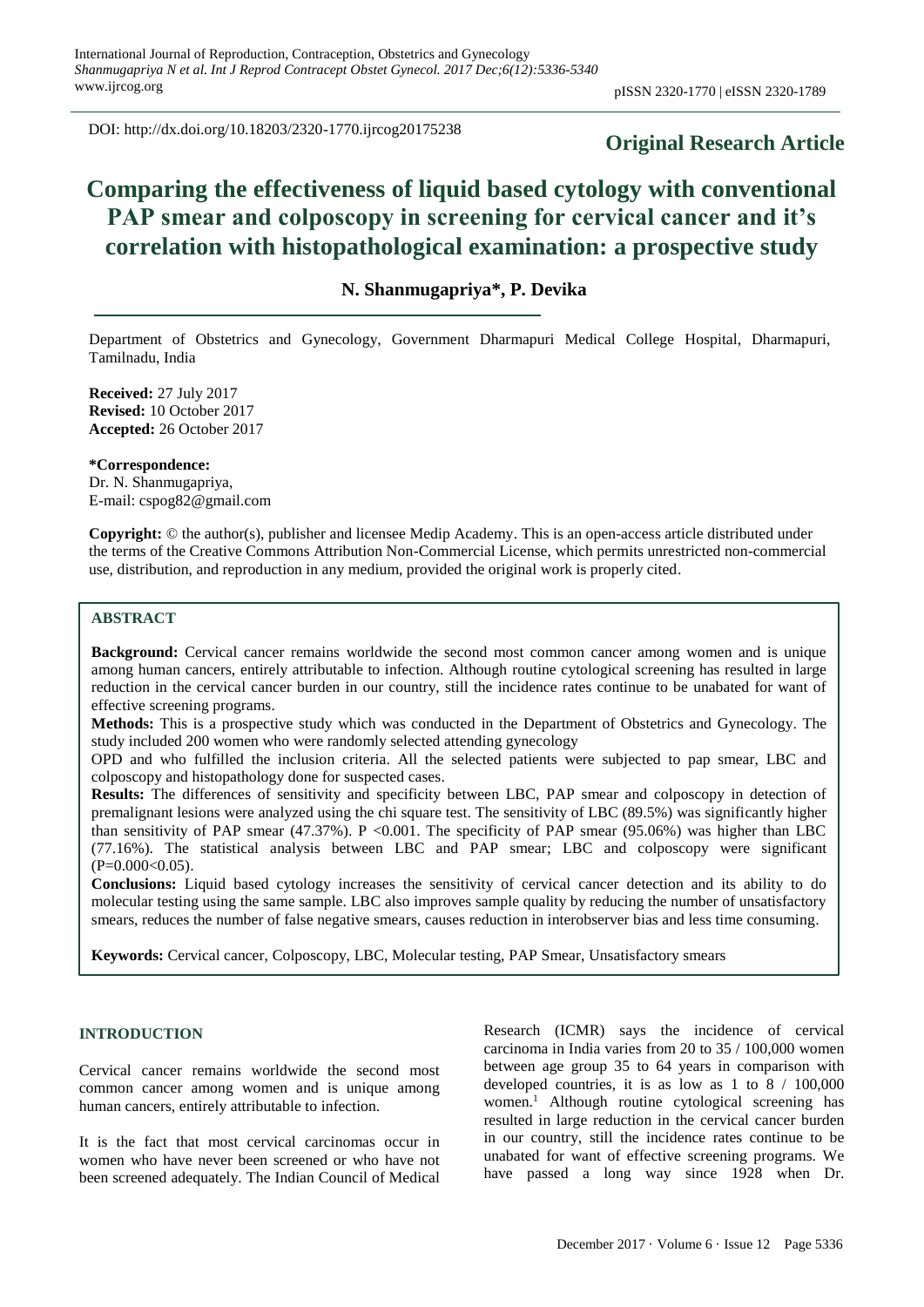Papanicolaou first proposed cancer cells on a vaginal smear. This PAP smear now evolved to liquid based Cytology. HPV DNA testing methodology was approved by FDA in 2000 and the first cervical cancer vaccine i.e. the human papillomavirus vaccine hit the market in 2006. But still the high or increasing incidence and mortality from cancer cervix highlight the need for continued screening. The only gynecological cancer that satisfies the WHO criteria for Implementation of screening program is the cervical cancer.<sup>2</sup>

A defined Precancerous lesion remains the target of screening and preventive treatment programs and represents a genuine surrogate for cancer risk. In the conventional PAP tests, the false-negative rate for invasive carcinoma range from 16-82%. The false negative rate for preinvasive lesions is difficult to establish, as in case of invasive carcinomas, cases can be obtained from tumour registries, whereas many of the studies of preinvasive lesions suffer from 'verification bias' (i.e. cases are referred for biopsy only on the basis of an abnormal smear, and women with negative PAP smears do not undergo biopsy).

Colposcopic impression more often overestimated (40%) than underestimated (23%) the severity of disease. Colposcopy is subject to interobserver variability. In 1996, one of the important landmarks occurred in the history of Pap test when the Food and Drug Administration (FDA) approved ThinPrep as an alternative to the conventional cervicovaginal smear, which was followed 3 years later by approval of the Aucocyte Prep (now known as SurePath). The newest is the MonoPrep, approved in 2006.

Objectives of present study were to screen women attending gynecology outpatient department with cytology and colposcopy and correlating with histopathology, to do histopathological examination of all colposcopy directed biopsyand to compare and evaluate the sensitivity and specificity of PAP, smear, liquid based cytology and colposcopy in detection of premalignant and malignant lesions of cervix.

## **METHODS**

This is a prospective study which was conducted in the Department of Obstetrics and Gynecology. The study included 200 women who were randomly selected attending gynecology OPD and who fulfilled the inclusion criteria. Patient was counseled regarding the procedure.

Informed consent obtained. Social, medical, obstetric and gynaecological history obtained. General examination was performed With the patient in lithotomy position and under good illumination, un-lubricated Cusco's self retaining speculum was introduced into vagina and the cervix was visualized.

## *Inclusion criteria*

Women in the age group 21 to 70 years.

## *Exclusion criteria*

- **Menstruation**
- **Pregnancy**
- Post partum period
- Age  $\langle 21 \rangle$  yrs and  $>70 \rangle$  yrs
- Diagnosed or already treated as carcinoma
- Women with post hysterectomy.

Samples were collected from cervix using a broom sampling device. Collected sample was transferred into a labeled container of fixative solution. The vial container was then shaken and then transported. Cytological smear processed and analysed using manual method.

Using Ayre's spatula Pap smear was taken and fixed on a slide with 95% ethanol.

The colposcope with magnification from 5X to 25 X with inbuilt green filters was used. cervix cleansed with saline and inspected followed by visualization under green filter for abnormal vasculature. 3% acetic acid applied to cervix & findings in each quadrant of the transformation of cervix was examined and the findings were marked. Then Lugol's iodine was applied and findings noted. If the Colposcopy is abnormal, biopsy was taken and sent for histopathological examination. In case of unsatisfactory colposcopy, endocervical sampling was done. If the colposcopy is normal, biopsy is taken from the transformation zone.

## **RESULTS**

The mean age of the study group was 41.6 with range of 23 to 70 years. The mean age at marriage was 20.66+2.838 years. The average duration of married life was 20.99+9.39 years. The mean parity was 3.03+0.948 with a range of 0-7.

112 women had inflammatory smear of which 1.78% had SIL / carcinoma. Of women with ASCUS, LSIL, HSIL in LBC smear 22.2%, 32.43% and 77.27%were found to have SIL/CA respectively.

Most of the women had inflammatory smear of which 7.69% had SIL invasive Cancer. Of the women with ASCUS, LSL, HSIL in PAP smear 60%, 60%, 77.7% were found to have SIL / Carcinoma respectively.

112 women had inflammatory smear of which 1.78% had SIL /carcinoma. Of women with ASCUS, LSIL, HSIL in LBC smear 22.2%,32.43% and 77.27%were found to have SIL/CA respectively.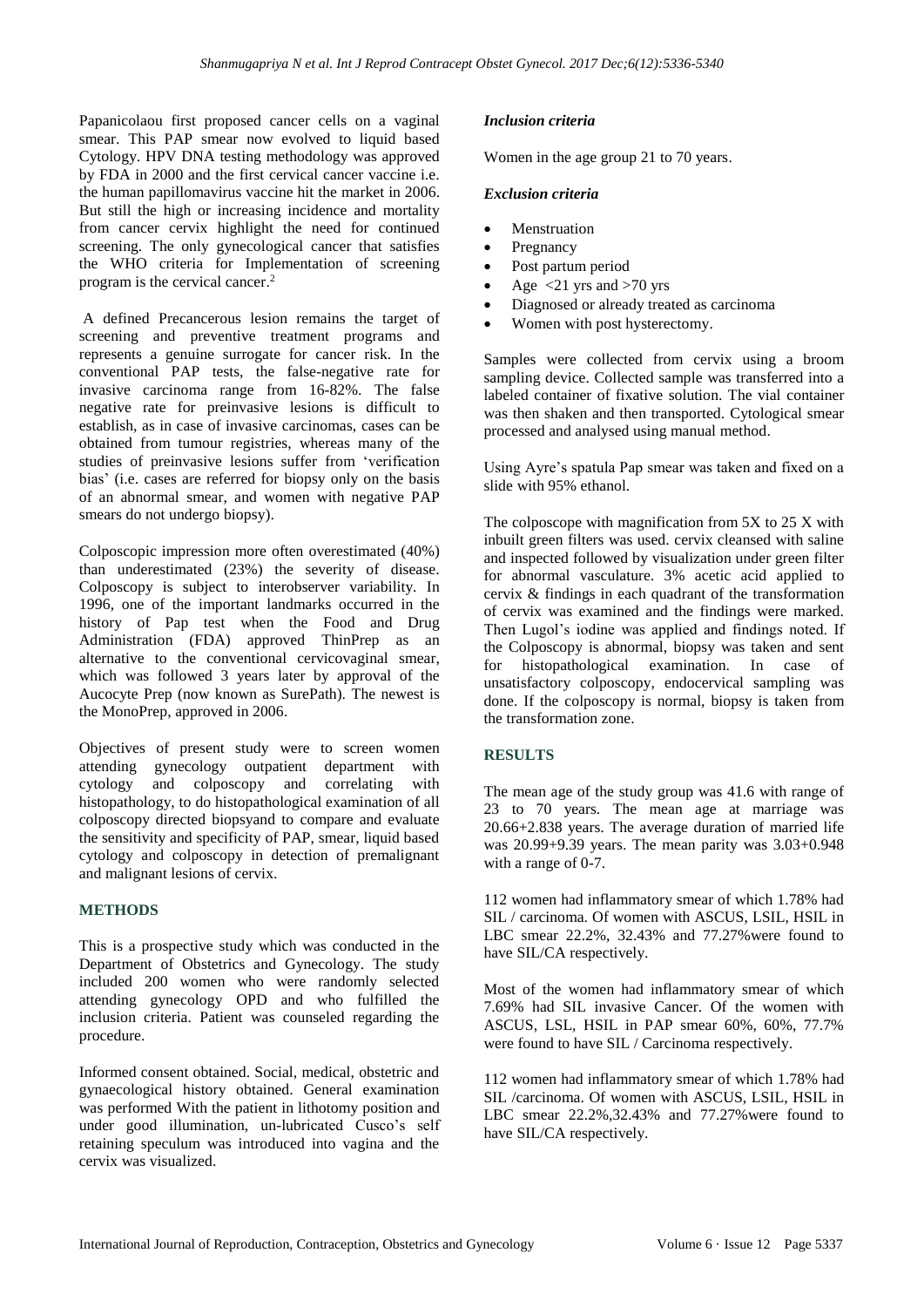| <b>PAP Smear</b> |                |                |               | <b>SIL and CA</b> |                              |                          |               |                |               |
|------------------|----------------|----------------|---------------|-------------------|------------------------------|--------------------------|---------------|----------------|---------------|
|                  | <b>Normal</b>  | <b>LSIL</b>    |               | <b>HSIL</b>       |                              | <b>Carcinoma</b>         |               | <b>Total</b>   |               |
|                  | N <sub>0</sub> | N <sub>0</sub> | $\frac{0}{0}$ | N <sub>0</sub>    | $\frac{6}{9}$                | No.                      | $\frac{0}{0}$ | N <sub>0</sub> | $\frac{0}{0}$ |
| Normal           | 6              | 6              | 20.69         | 2                 | 6.9                          | $\overline{\phantom{0}}$ | -             | 8              | 27.5          |
| Inflammatory     | 7              | 7              | 5.38          | 3                 | 2.31                         |                          |               | 10             | 7.69          |
| <b>ASCUS</b>     |                |                | 20            |                   | 20                           |                          | 20            | 3              | 60            |
| <b>LSIL</b>      | 5              | 5              | 50            |                   | 10                           |                          |               | 6              | 60            |
| <b>HSIL</b>      |                |                | 11.11         | 5                 | 55.55                        |                          | 11.11         |                | 77.7          |
| Carcinoma        |                | -              |               |                   | $\qquad \qquad \blacksquare$ | 2                        | 100           | ↑              | 100           |
| Unsatisfactory   |                |                | 6.67          |                   | 6.67                         | $\overline{\phantom{0}}$ | -             | $\mathcal{D}$  | 13.33         |
| Total            |                | 21             |               | 13                |                              |                          |               | 38             |               |

## **Table 1: Correlation of pap smear with histopathology.**

## **Table 2: Correlation of liquid based cytology with histopathology.**

|                |             | <b>Normal</b>  |                              | <b>SIL and CA</b> |               |                          |                          |     |                          |              |                          |
|----------------|-------------|----------------|------------------------------|-------------------|---------------|--------------------------|--------------------------|-----|--------------------------|--------------|--------------------------|
| <b>LBC</b>     | No.         |                |                              | <b>LSIL</b>       |               | <b>HSIL</b>              |                          | CA  |                          | <b>Total</b> |                          |
|                |             | No.            | $\frac{6}{9}$                | No.               | $\frac{0}{0}$ | No.                      | $\frac{0}{0}$            | No. | $\frac{0}{0}$            | No.          | $\frac{6}{9}$            |
| Normal         | 11          | 10             | 90.91                        |                   | 9.09          | $\overline{\phantom{a}}$ | $\overline{\phantom{0}}$ |     | $\overline{\phantom{0}}$ |              | 9.09                     |
| Inflammatory   | 112         | 110            | 98.21                        |                   | 0.89          |                          | 0.89                     | -   | $\overline{\phantom{0}}$ | 2            | 1.78                     |
| <b>ASCUS</b>   | $\mathbf Q$ | $\overline{7}$ | 77.78                        | $\overline{2}$    | 22.22         | $\overline{\phantom{a}}$ |                          | $-$ | $\overline{\phantom{0}}$ | 2            | 22.22                    |
| <b>LSIL</b>    | 37          | 25             | 67.57                        | 9                 | 24.32         | 3                        | 8.11                     |     | $\overline{\phantom{0}}$ | 12           | 32.43                    |
| <b>HSIL</b>    | 22          | 5              | 22.72                        | 7                 | 31.82         | 9                        | 40.91                    | 3   | 4.54                     | 17           | 77.27                    |
| Carcinoma      | 3           | -              |                              |                   |               |                          |                          |     | 100                      | 3            | 100                      |
| Unsatisfactory | 6           | 5              | 83.33                        |                   | 16.67         | $\overline{\phantom{a}}$ | $\overline{\phantom{0}}$ | 4   | $\overline{\phantom{0}}$ |              | 16.67                    |
| Total          | 200         | 162            | $\qquad \qquad \blacksquare$ | 21                | ٠             | 13                       | ÷                        |     | -                        | 38           | $\overline{\phantom{a}}$ |

## **Table 3: Correlation of colposcopy with histopathology.**

|                   |     | <b>Normal</b>            |                          | <b>SIL and CA</b>        |                          |                   |                          |                          |       |                          |                          |
|-------------------|-----|--------------------------|--------------------------|--------------------------|--------------------------|-------------------|--------------------------|--------------------------|-------|--------------------------|--------------------------|
| <b>Colposcopy</b> | No. |                          |                          | <b>LSIL</b>              |                          | <b>HSIL</b>       |                          | Carcinoma                |       | Total                    |                          |
|                   |     | No.                      | $\%$                     | No.                      | $\%$                     | No.               | $\%$                     | No.                      | $\%$  | No.                      | $\%$                     |
| Normal            | 113 | 112                      | 99.12                    |                          | 0.88                     | $\qquad \qquad =$ | -                        | -                        | -     |                          | 0.88                     |
| Erosion           | 23  | 21                       | 91.3                     |                          | 4.35                     |                   | 4.35                     | $\overline{\phantom{a}}$ | -     | 2                        | 8.7                      |
| A W area          | 42  | 18                       | 42.86                    | 16                       | 38.1                     |                   | 16.67                    |                          | 2.38  | 24                       | 57.14                    |
| Punctation        | 6   |                          | 16.67                    | 2                        | 33.33                    | $\mathcal{L}$     | 33.33                    |                          | 16.67 | 5                        | 83.33                    |
| Mosaic            | 6   | $\overline{\phantom{a}}$ | $\overline{\phantom{a}}$ |                          | 16.67                    | 3                 | 50                       | 2                        | 33.33 | 6                        | 100                      |
| Polyp             | 4   | 4                        | 100                      | $\overline{\phantom{a}}$ |                          |                   |                          | ۰                        |       |                          | -                        |
| Unsatisfactory    | 6   | 6                        | 100                      | -                        |                          | -                 | -                        | ۰                        | -     | $\overline{\phantom{0}}$ | -                        |
| Total             | 300 | 162                      |                          | 21                       | $\overline{\phantom{0}}$ | 13                | $\overline{\phantom{m}}$ | 4                        | -     | 38                       | $\overline{\phantom{a}}$ |

## **Table 4: comparison of LBC with PAP smear and colposcopy.**

|             | LBC.   | ZPAPZ  | Colposcopy |
|-------------|--------|--------|------------|
| Sensitivity | 89.5%  | 43.37% | 92.1%      |
| Specificity | 77.16% | 95.06% | 88.27%     |

Of 113 women with normal colposcopic appearance, 2.44% had SIL / carcinoma. Among the 23 women with erosion, 15.62% had SIL/Carcinoma. Of the 54 women with abnormal colposcopic finding 35 had SIL / CA.

The differences of sensitivity and specificity between LBC, PAP smear and colposcopy in detection of premalignant lesions were analyzed using the chi square

test. The sensitivity of LBC (89.5%) was significantly higher than sensitivity of PAP smear  $(47.37\%)$ . P < 0.001. The specificity of PAP smear (95.06%) was higher than LBC (77.16%).

The statistical analysis between LBC and PAP smear; LBC and colposcopy were significant  $(P=0.000<0.05)$ .

## **DISCUSSION**

## *PAP Smear*

The papanicolaou smear test is the only screening test that has been universally accepted and has stood the test of time for the early detection of cervical cancer. Even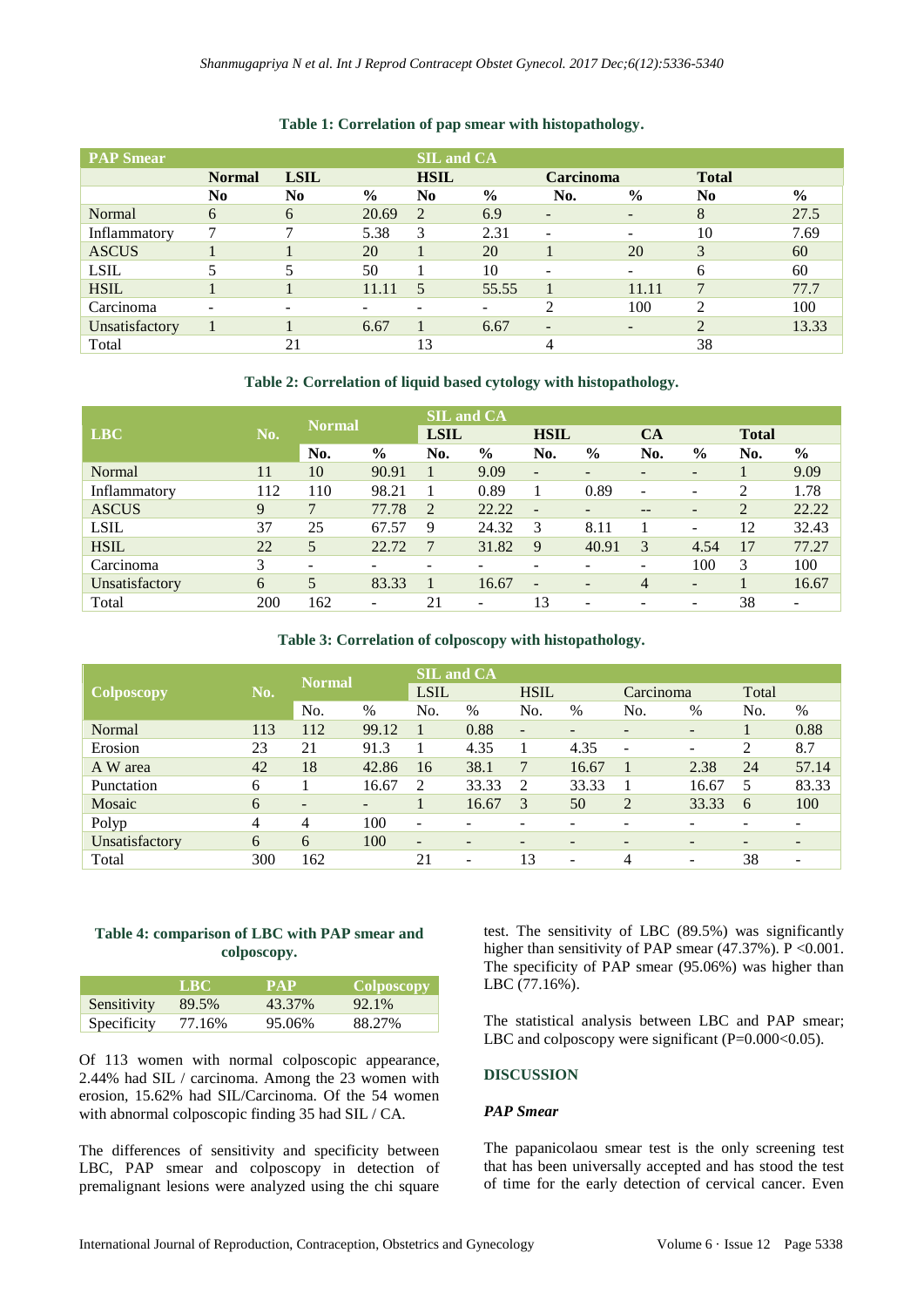screening women once in their lifetime at the age of 35 could reduce the cervical cancer mortality by 26% as suggested by South African data.<sup>3</sup>

In present study Pap smear was taken in 200 randomly selected women attending gynecology OPD, of whom 26(13%) had squamous cell abnormalities, 15(7.5%) samples were unsatisfactory. False negative rates were 10% in whom the disease was undiagnosed. False positive rates were 4% in whom disease was over diagnosed.

In current study, Sensitivity of Pap smear was 47.37%, Specificity of Pap smear was 95.06%, Positive predictive value was 69.23%, Negative predictive value was 88.51%.

The pap smear despite being credited with a 70% reduction in mortality for cervical cancer, its false negative rate amounting to 10% is still a cause for cancer attributing to sampling errors. Liquid based cytology has been developed to address the sampling errors of conventional pap smear.

#### **Table 5: Comparison between present PAP study and similar studies are shown in the following table.**

| <b>Study</b>                  | <b>Sensitivity</b> | <b>Specificity</b> |
|-------------------------------|--------------------|--------------------|
| Shastri SS et al <sup>4</sup> | 57.4%              | 98.6%              |
| Khanna A et al <sup>5</sup>   | 50%                | 78%                |
| Present study                 | 47.37%             | 95.06%             |

## *Liquid based cytology*

In my study liquid based cytology was performed in 200 random women attending Gynecology OPD of whom 71(35.5%) had squamous cell abnormalities 6 (3%) were unsatisfactory samples False negative rates were 2% False positive rates were 18.5%.

## **Table 6: Comparison between present LBC study and similar studies.**

| <b>Study</b>                   | Sensitivity Specificity |        |
|--------------------------------|-------------------------|--------|
| Sherwani RK et al <sup>6</sup> | 97.6%                   | 50%    |
| Ferris et al'                  | 53%                     | 99.5%  |
| Present study                  | 89.5%                   | 77.16% |

## **Table 7: Comparison of unsatisfactory smears between present study and other studies among PAP smear and LBC.**

| <b>Study</b>                | <b>PAP</b> smear | <b>TERCA</b> |
|-----------------------------|------------------|--------------|
| Bergeron et al <sup>8</sup> | 11.6%            | $0.8\%$      |
| Ferris et al <sup>7</sup>   | 3.8%             | 1.2%         |
| Present study               | 7.5%             | 3%           |

In present study, sensitivity of liquid based cytology was 89.5%, specificity of LBC was 77.16%, positive productive value was 47.89%, negative predictive value was 96.9%.

#### *Colposcopy*

All the 200 randomly selected women in one study underwent colposcopy. Of the 200 women screened 146 had normal colposcopic findings. 54 had abnormal colposcopic findings.

Among 54 abnormal colposcopic findings,

- 19 (35.19%) had LSIL
- $12 (22.22%)$  had HSIL
- 4 (7.41%) had invasive carcinoma

On application of acetic acid 54 women who showed acetowhite areas and other abnormal colposcopic findings.

- 31 (57.41%) had pre invasive lesions of cervix,
- 4 (7.41%) had invasive carcinoma of cervix.

Of 6 women who showed acetowhite area with mosaic pattern, all the

- 6 women had SIL and CA
- 5 out of 6 who showed punctuation had SIL/CA.

The accuracy and performance of colposcopy largely depends on training experience and the skills of the colposcopists.

#### **Table 8: Comparison between present colposcopic study and other similar studies.**

| <b>Study</b>                  | <b>Sensitivity Specificity</b> |        |
|-------------------------------|--------------------------------|--------|
| Surabi K et $al^9$            | 100\%                          | 96.4%  |
| Khanna $A$ et al <sup>5</sup> | 93%                            | 92.6%  |
| <b>Present Study</b>          | 92.1%                          | 88.27% |

## **CONCLUSION**

Liquid based cytology and PAP smear

- The sensitivity of LBC was higher.
- The specificity of LBC was lower than PAP smear.
- There is reduction in the rate of unsatisfactory smears in LBC compared to PAP Smear
- There is reduction in the number of false negative rates in LBC compared to PAP smear.

#### **Table 9: Comparison between LBC AND PAP smear.**

|                       | <b>LBC</b> | <b>PAP</b> |
|-----------------------|------------|------------|
| Sensitivity           | 89.5       | 47.37      |
| Specificity           | 77.16      | 95.06      |
| Unsatisfactory smears | 3%         | 7.5%       |
| False negative Rates  | 2%         | 10%        |